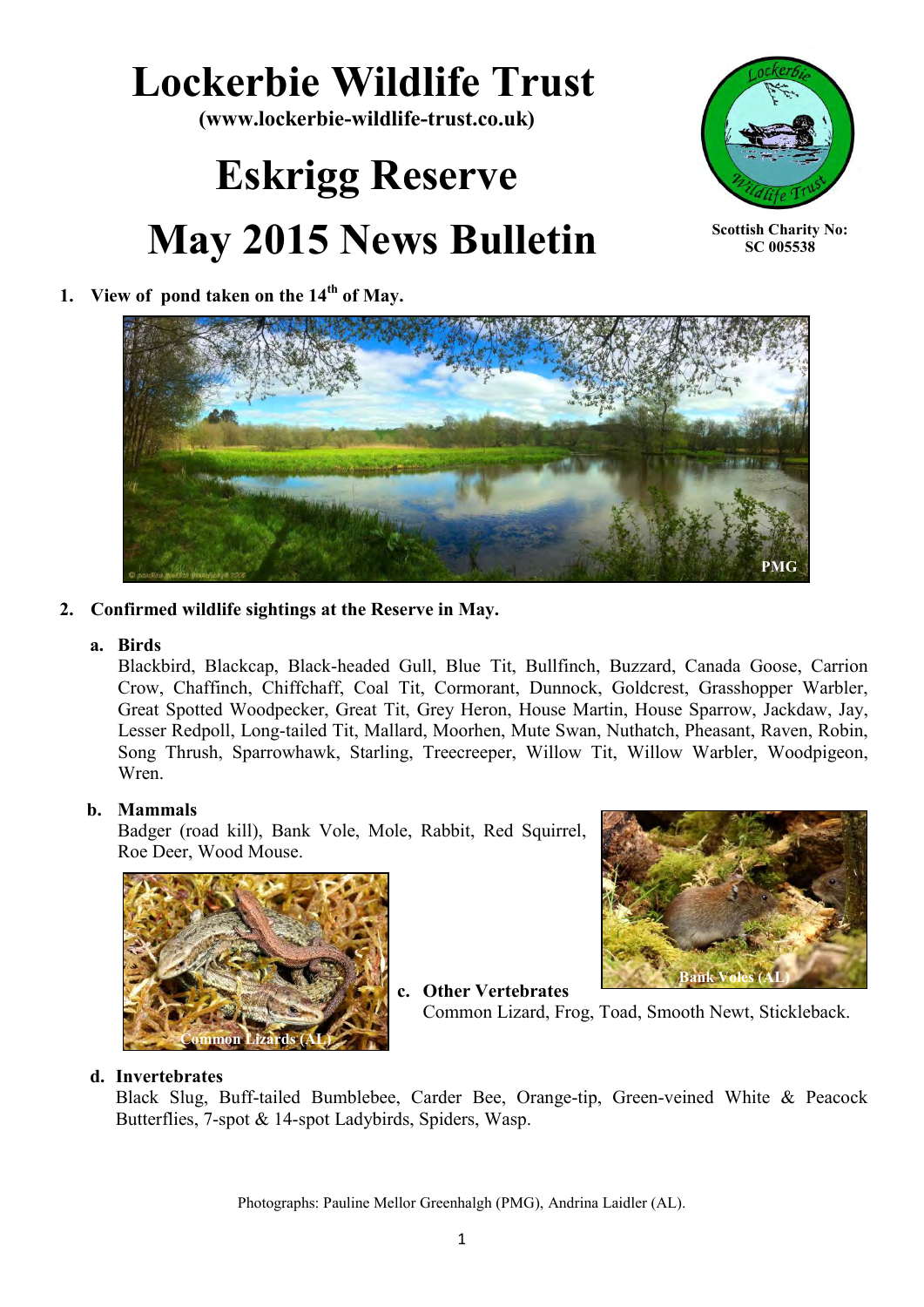#### **3. May photo-gallery**



Row 1 - Jay, Treecreeper, Nuthatch. Row 2 – Great Spotted Woodpecker, Common Lizard. Row 3 – Orange-tip Butterfly on Cuckoo Flower, Red Squirrel, Wild Garlic. Row 4 – Rowan Blossom, 14-spot Ladybird, Pink Purslane. Row 5 – Bullfinch eating dandelion seeds, Marsh Marigold, Nuthatch.

Photographs: Bob Fitzsimmons (BF), Pauline Mellor Greenhalgh (PMG), Jim Rae (JR).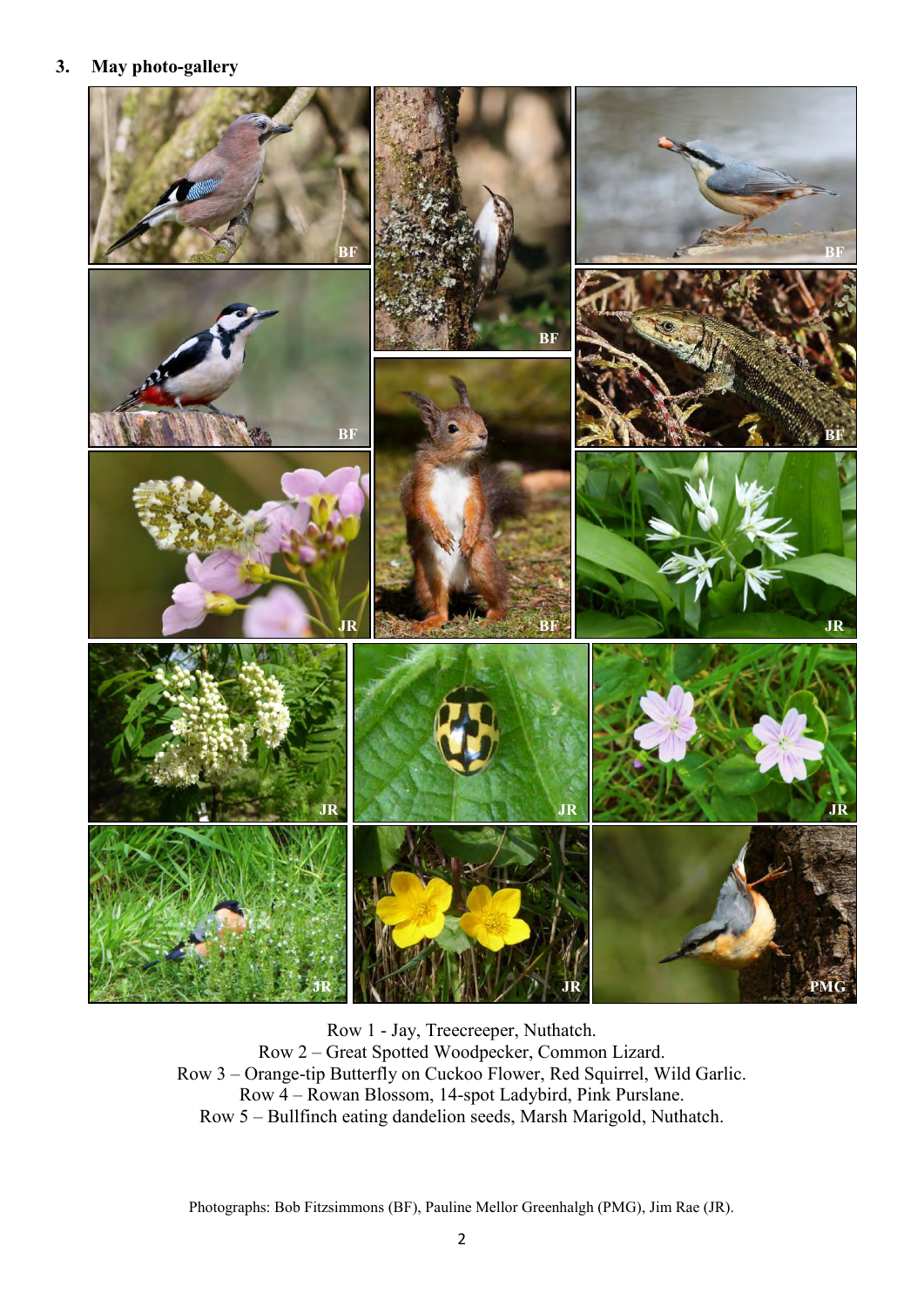#### **4. Volunteer Work Duke of Edinburgh Award Volunteers**



2nd May 16th May 16th May 20th May 30th May

On May 2<sup>nd</sup>, Angus Johnstone, Patrick Malone, Keir Stewart and Michael Kerr helped to fill in the potholes on the forest road before selecting timber to line the new path (Beech Walk). On May  $9<sup>th</sup>$ , Angus helped cut and remove some of the tree roots along the developing Beech Walk. On May  $16<sup>th</sup>$ , Angus, Keir, Patrick and Rory Holden cleared tree roots and barrowed in some type 1 sub-base for the path. On the 30<sup>th</sup> Keir, Rory, Michael and Angus put a fresh topping of fine grit over parts of the path through the Reserve.

At various points during the month Sybille Spägele helped with the ongoing pathwork.

# **Sun. 31st - Maintenance Day**

This event was cancelled this month because Jim had another engagement.

### **5. Planned Activities**

# **Thu. 7th – Visit by St Mungo Primary School.**

Bob Glaister kindly helped by supervising the Woodland Minibeast Activity while David Hughes took charge of the Clock Orienteering and Jim organised the Pond Dipping. The youngsters had a great time, learned a lot and sent a very large thank-you poster which is displayed in the Eskrigg Centre.





## **Tue. 12th – Visit by Eaglesfield Primary 3, 4, & 5.**

Bob and David helped to run a similar set of activities for these pupils.

Together the two schools found the following animals:

### **Pond Animals**

Pond snails, pond snails' eggs in jelly, pea mussels, horse leeches, gnat pupae, midge larvae, caddis flies, cased caddis larvae, damselfly nymphs, mayfly nymphs, water boatmen, lesser water boatmen, alderflies, alderfly nymphs, great diving beetles, great diving beetle larvae, assorted other water beetles, water mites, freshwater shrimps, frog and toad tadpoles and three-spined sticklebacks.

### **Woodland Animals**

Earthworms, slugs (4 sp.), snails (2 sp.) woodlice, centipedes, millipedes (2 sp.), springtails, insect larvae and pupae (7 sp.), flies, plant bugs, bumblebees, rove beetles, ground beetles (5 sp.), longhorn beetles, ladybirds, web spiders, wolf spiders, spiders' eggs, harvestmen, frogs, toads and newts.